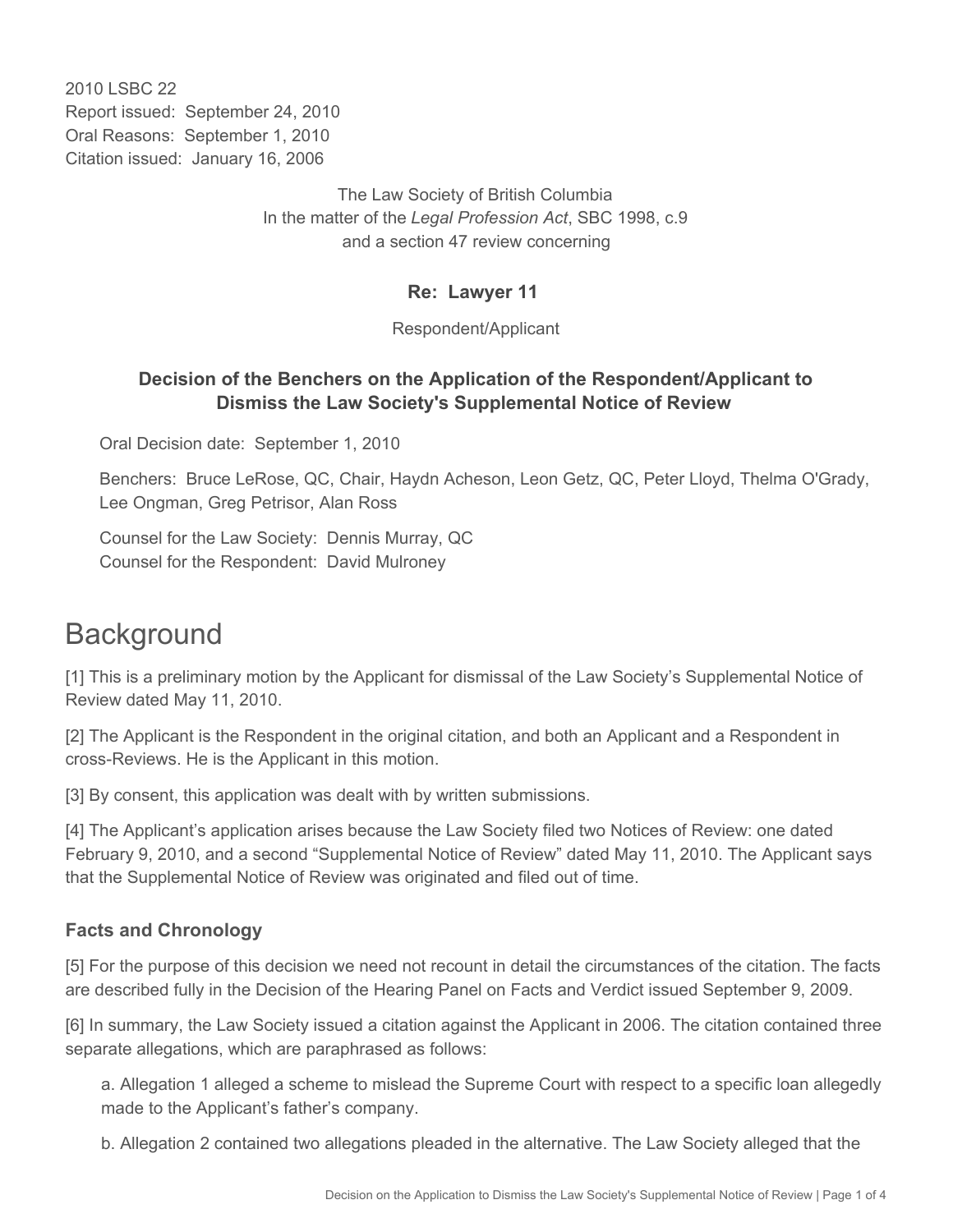Applicant either:

- (a) misled the Court, or alternatively;
- (b) misled a financial institution,

regarding the financial affairs of his father's company.

c. Allegation 3 alleged that, by conducting himself in the manner set out in allegations 1 and 2, which was dishonourable or questionable conduct, the Applicant had cast doubts on his professional integrity and/or competence or reflected adversely on the integrity of the legal profession or the administration of justice.

[7] The hearing on the three allegations proceeded in the latter half of 2008 with further submissions in early 2009. The Decision of the Hearing Panel on Facts and Verdict was issued on September 9, 2009.

[8] As noted, the allegations in 2(a) and 2(b) were pleaded in the alternative. The Panel dismissed allegation 2(b) during the hearing after a no-evidence motion by the Applicant.

[9] In its Decision on Facts and Verdict, the Panel found that the Applicant provided misleading information to the Court as alleged in 2(a) and found that his actions were professional misconduct.

[10] The Panel found that the Law Society had not proven the allegations 1 or 3 on a balance of probabilities.

[11] As noted above, the Decision of the Hearing Panel on Facts and Verdict was issued September 9, 2009. The Decision of the Hearing Panel on Penalty was issued January 5, 2010. The time period for the Discipline Committee to seek a Review runs from the former date.

[12] On October 5, 2009 the Discipline Committee of the Law Society resolved to refer the dismissal of allegation 3 to the Benchers for a Review. The Law Society issued a Notice of Review dated January 16, 2010. That Notice sought a review of allegation 3 of the citation.

[13] The Applicant issued his own Notice of Review dated February 4, 2010 seeking to set aside the finding of professional misconduct on allegation 2(a).

[14] The Discipline Committee of the Law Society then resolved on April 22, 2010 that, in addition to seeking a Review of the dismissal of allegation 3, the Law Society would also seek a Review of the dismissal of allegation 1.

[15] To this end, the Law Society then issued the "Supplemental Notice of Review" dated May 11, 2010.

[16] Counsel for the Applicant immediately notified counsel for the Law Society that he objected to the Supplemental Notice.

## **THE STATUTE AND THE RULES**

[17] The *Legal Profession Act*, SBC 1998, c. 9 provides:

47(3) Within 30 days after being notified of the decision of a panel under section 38(4), (5), (6) or (7), the discipline committee may refer the matter to the benchers for a review on the record.

…

(6) The benchers may make rules establishing procedures for an application for a review under this section.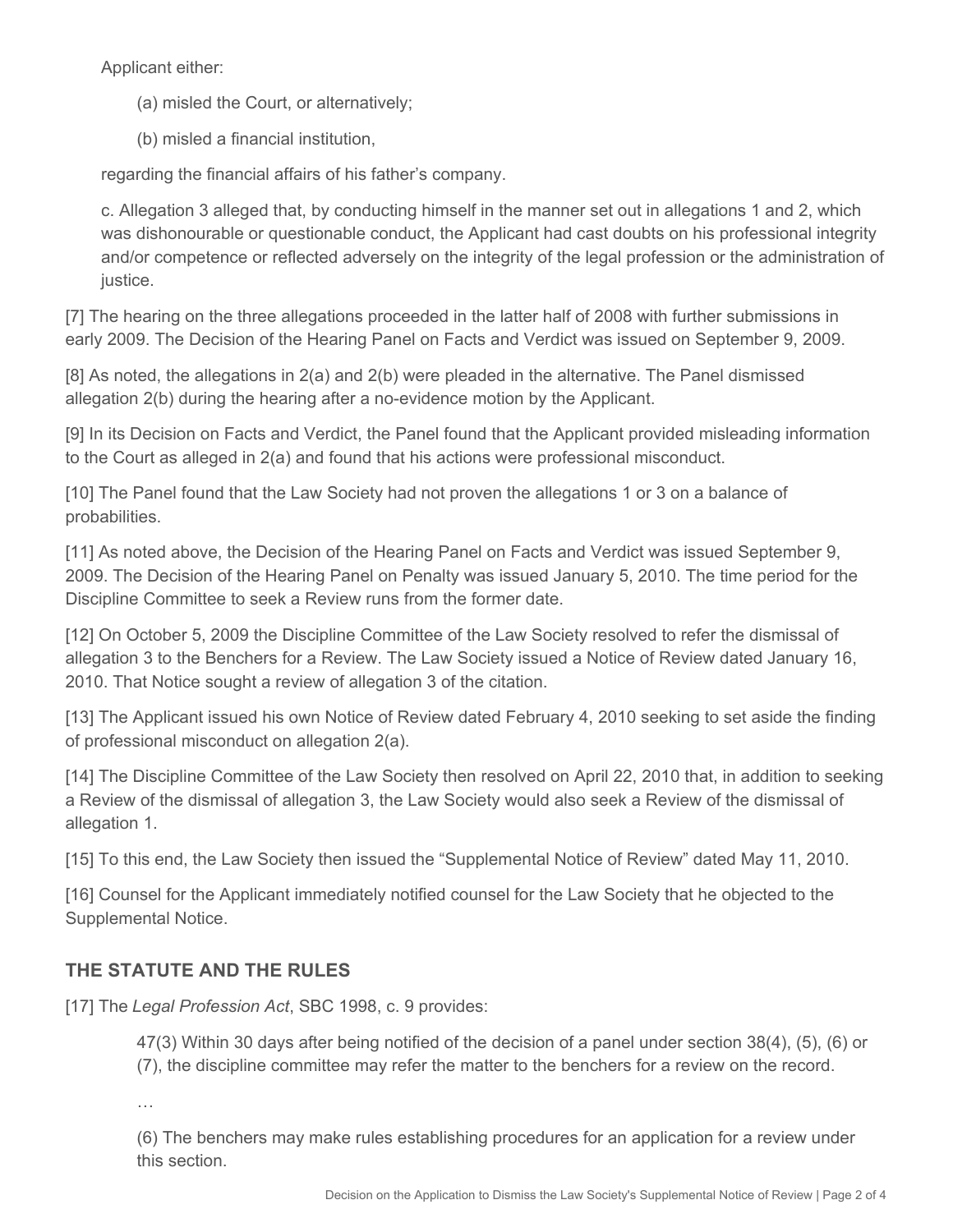[18] The Law Society Rules provide:

Review by Benchers

5-12(1) In Rules 5-12 to 5-21, "review" means a review of a hearing panel decision by the Benchers under section 47 of the Act.

(2) Subject to the Act and these Rules, the Benchers may determine the practice and procedure to be followed at a review.

Initiating a Review

5-13(1) An applicant may initiate a review by delivering a Notice of Review under Rule 5-15 to the Executive Director within 30 days after the applicant is notified of the decision of the panel.

(1.1) A respondent may initiate a review by delivering a Notice of Review under Rule 5-15 to the Executive Director within 30 days after the respondent is notified of the decision of the panel with respect to penalty.

(2) The Credentials Committee may initiate a review by adopting a resolution within 30 days of a decision to refer the decision to the Benchers for a review.

(3) The Discipline Committee may initiate a review by adopting a resolution within 30 days of a decision to refer the decision to the Benchers for a review.

(4) When a review is initiated under subrule (2) or (3), the Executive Director must promptly deliver a Notice of Review under Rule 5-15 to the applicant or respondent concerned.

## **The Position of the Parties**

[19] The Applicant submits that the Supplemental Notice of Review is out of time. Put simply, the Discipline Committee did not refer the matter that forms the subject of the Supplemental Notice of Review to the Benchers for a review on the record within 30 days of the Decision to be reviewed. He submits that, as a statutory body, the Law Society only has the powers and jurisdiction given to it by the statute.

[20] In addition, the Applicant argues that he would be prejudiced because allegation 1, which is the subject of the Supplemental Review, contains an allegation of fraud, while the finding being appealed (allegation 2(b)) did not result in a finding of fraud. We do not find it necessary to deal with the Applicant's submissions on prejudice or his characterization of the distinction between the basis of allegations 1 and 2.

[21] Counsel for the Law Society submits that the Benchers have the authority to determine practice and procedures upon Reviews. He submits that the Law Society has the authority to control its own processes in a manner that is reasonable and does not prejudice any member. He characterizes this as an issue of "controlling the process" as opposed to a "power" or "jurisdiction" issue.

[22] The Law Society cites *Knight v. Indian Head*, [1990] 1 S.C.R. 653 as authority for the proposition that administrative bodies are the masters of their own procedure.

## **Analysis**

[23] We do not agree with the submission of counsel for the Law Society that this is an issue relating to the control of the discipline process. The rights of Review prescribed by s. 47 of the Act, for both lawyers and the Law Society, are time limited. The time limit for the Discipline Committee to refer such a Review is 30